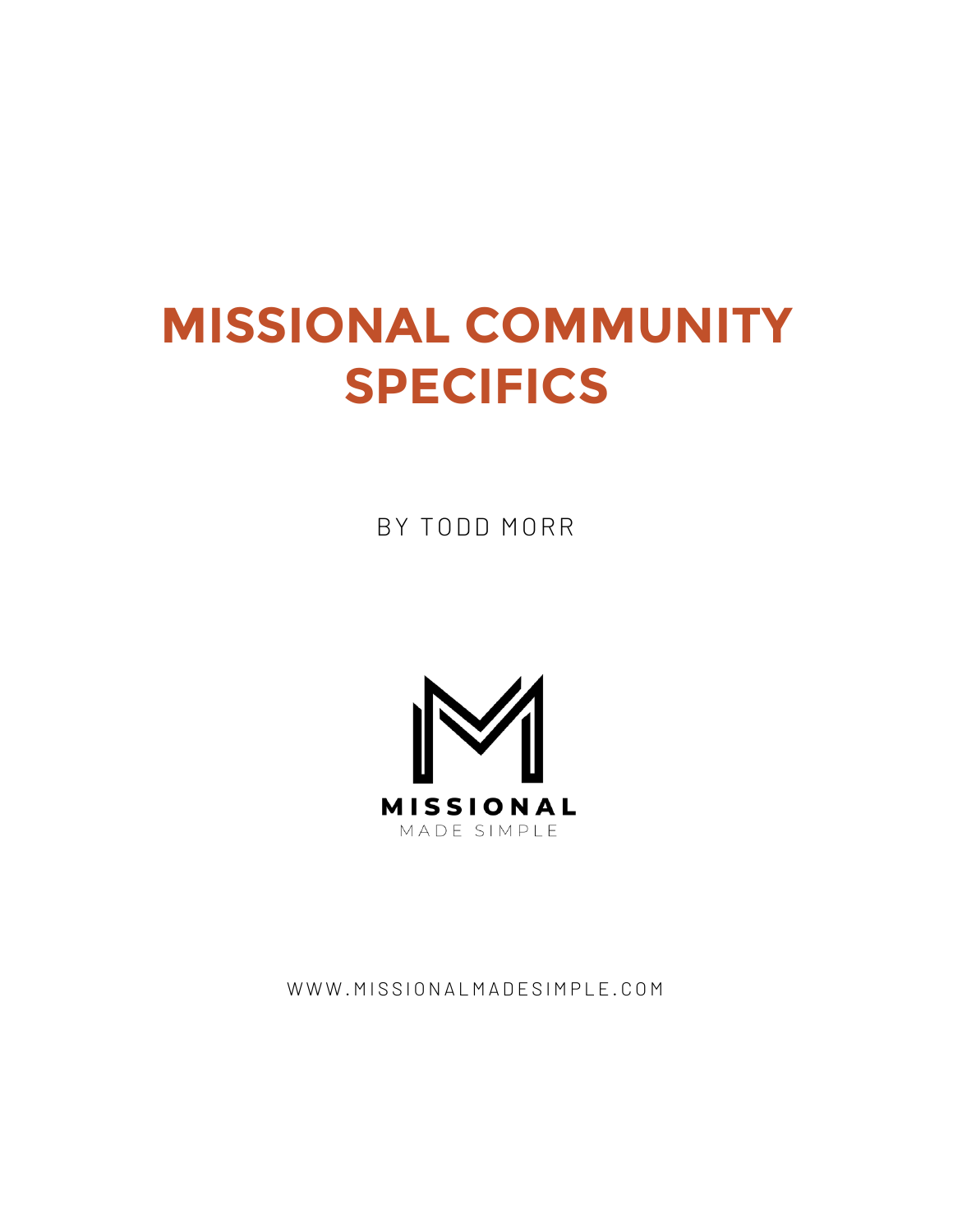### **VISION:**

Gospel. Community as Family. Mission.

Let the values of Gospel, Family, and Mission guide the why, what, where, and how of everything you do as an MC.

#### **SIZE RANGE:**

- 6-14 adults + non-Christians. When the group gets to the 12-14 adult size, it's moving towards multiplying, especially if it has a good number of children involved.
- Smaller than that, and it's not really a community.
- Larger than that, and it can become an unmanageable community.
- Core of 4-8 that are taking responsibility for the life of the community

### **RELATIONAL DYNAMICS:**

3 layers of relationship - Core, young Christians, non-Christians.

This usually means approximately 4-8 Core, 4-8 young Christians around the core, and 10-15 non-Christians that the MC feels called to love and influence with the Gospel – this is their Mission Focus.

#### **PROXIMITY:**

Ideally, everyone in the MC living within 10-15 minutes driving distance or by public transportation. In big, busy cities with lots of traffic and further distances, you may need to adjust. Even so, still work hard for close proximity, or very strong affinity. If people aren't living close enough together, it's unlikely that they will live much normal or spontaneous life together.

If there's strong affinity, where lots of life is being lived together and there is significant overlap of relationships and schedules, then an MC like this can still function as a fruitful Family on Mission. Strong affinities could be a group of musicians, a group that does Cross Fit together, a group of doctors and nurses at the same hospital, or a group of families at the same school or youth sports team.

### **LENGTH OF TIME AND COMMITMENT:**

MC's usually organize for 1 year and commit to each other and life together for 1 year.

At the end of 1 year, groups are usually not dissolving but are multiplying or adjusting and reforming in some way. The 1 year commitment is like a normal life-cycle to then step back and assess, adjust, get feedback, and continue on with a fresh vision for the coming year.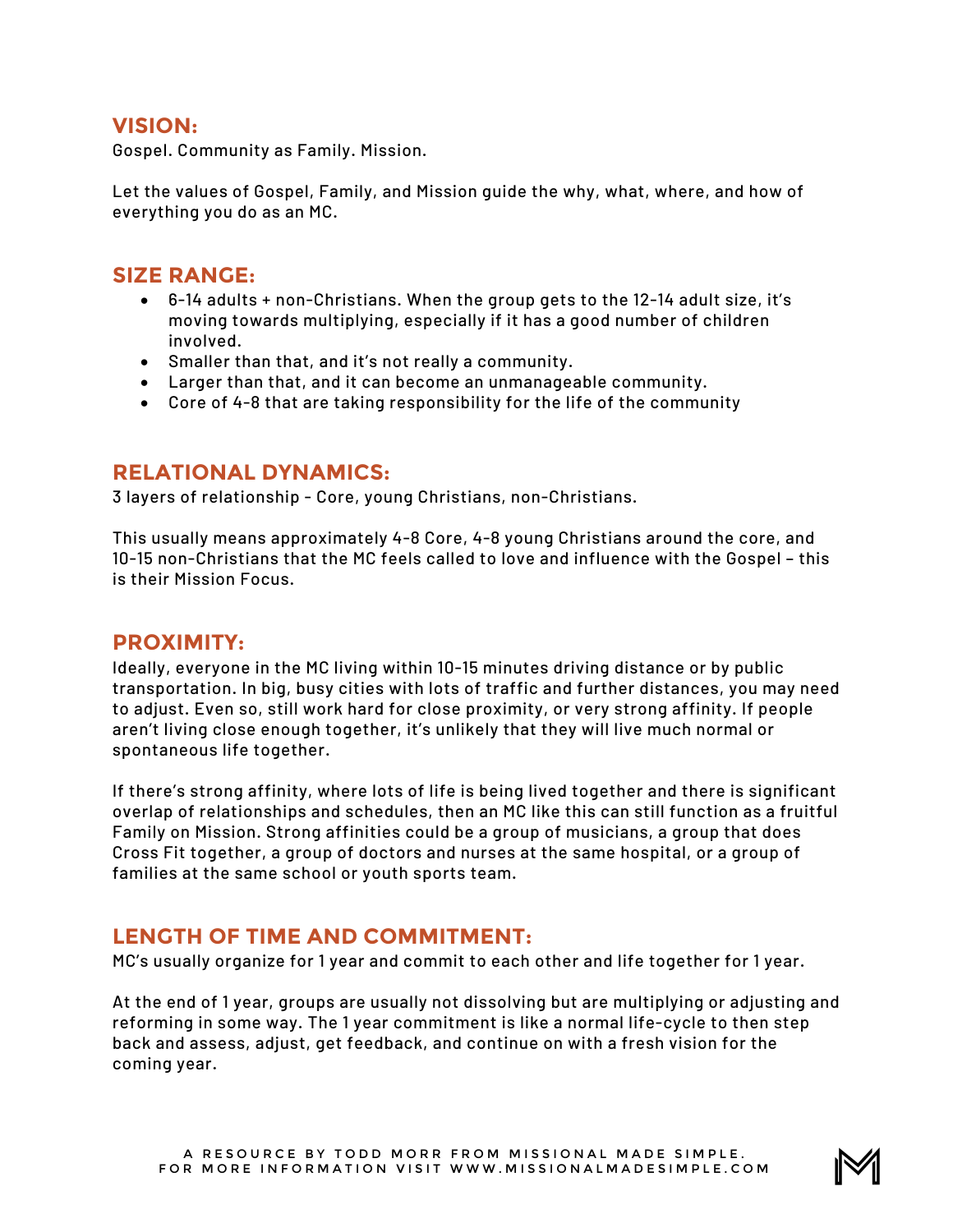## **FREQUENCY:**

A normal week could mean having 4 or 5 points of contact between people at various times and various ways. Sometimes that could be just a few people and sometimes many. Some things could be just for ladies and some things just for guys. MC is a life together, so it's going to mean many types of things, happening in many relational forms, at a wide variety of times and places. These "points of contact" could look like the following and hopefully will give you ideas for many more:

- Sunday morning gatherings
- MC Family Meal Nights
- DNA's for women and men
- Families having singles over for dinner or doing dinner with one other couple
- BBQ with 2 MC couples and 2 non-Christian couples from work or the neighborhood
- Going to the park or hiking together with part or all of the MC, including with non-Christian friends
- Running, walking, biking, or Cross Fitting with a few from the MC and others
- Babysitting someone's kids
- Game nights or movie nights with part or all of the MC
- Dropping off a meal or groceries to a family that is sick, just had a baby, or lost a job
- Sending regular texts to check in and encourage an individual, your DNA, or the entire MC

#### **PLANNING:**

Create an overarching or big picture plan for the year but then plan specifically for 30 days at a time and communicate about this plan consistently. (See 30 Day MC Plan for an example.)

Adjust that 30-day plan when necessary, to take a particular season of the year or a season of life into consideration. The seasons often affect capacity and availability and may also create additional missional opportunities connected with the holidays, start of the school year, or start of a new year, etc.

### **MISSION FOCUS:**

Sit down with the regular members of the MC and write down the names of all of the non-Christians God has put each member in natural relationship with - from the neighborhood, work, school, school activities, kids activities, hobbies, etc. You'll find that is usually a pool of at least 40-60 people. Then, from that larger pool of people, pray and discern who are the approximately 10-15 that are the "good soil" from that group. The good soil are those that are more open to conversation, relationship, and seem more open to spiritual things. These are the people that the Spirit keeps bringing to your heart and mind. These 10-15 people then are the Mission Focus that your MC is prioritizing your lives around to love and pursue. (See also 5 Essentials for Effective Mission)

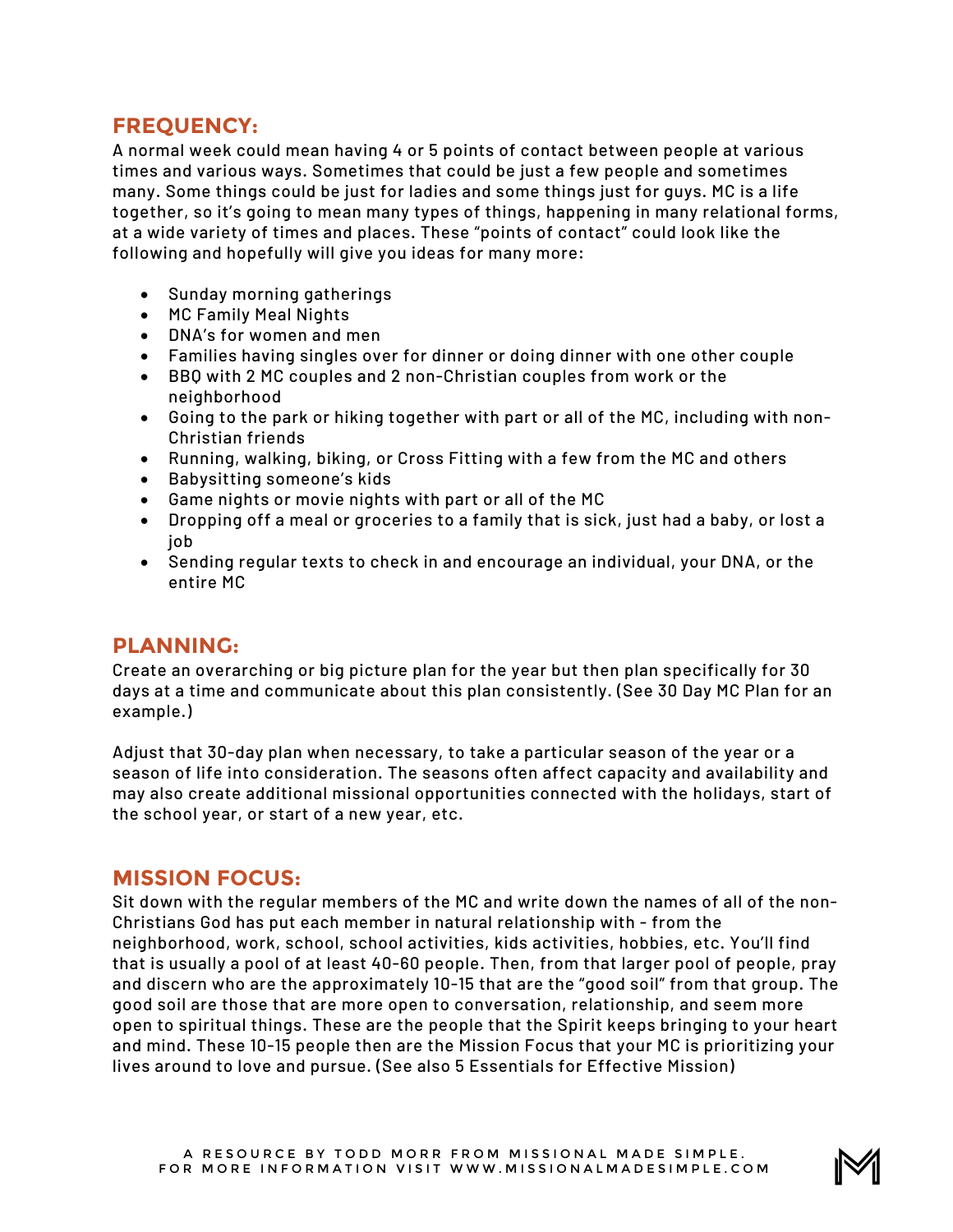# **OTHER CONSIDERATIONS:**

- 1. Multi-generational: Having MC's be multi-generational, rather than segmented according to age, can have a huge effect on people's spiritual growth. There are many things that each generation needs to experience and be encouraged by from the other generations.
- 2. Shared leadership of the core: Take into account the gifting, personality, maturity, and experience of each person. Take advantage of each person's gifts, passions, and perspective. It's critical for MC's to be led by a group of people, rather than just 1 or 2 people. With a strong core there is more strength, capacity, diversity, and complementary influence. With shared leadership, every aspect of community life will be more effective and sustainable. This includes hosting, facilitating meetings and events, teaching, shepherding, communication, and planning.
- 3. Communication: Ask for input and decide what form of communication works best for your group and what they are most likely to read and respond to. It could be Facebook, email, text threads, or apps designed for group communication. Consider having one person in the core group take responsibility for weekly communication to the whole MC for a few months at a time. Sending out consistent reminders is crucial in cultures that have busy schedules and are consistently overloaded with information.
- 4. Small children: Parenting children together in an MC is a powerful experience, as the influence of multiple adults is helping shape the spiritual and relational growth of the children. A community that is living like family and living together on mission is able to model love, care, generosity, hospitality, and many other aspects of Gospel living. It's takes a community of disciples to help make mature disciples of our kids!
- 5. Teenagers: This is going to depend on whether or not the church has a youth group and what form that youth group takes. If there is a strong youth group, then it will fully complement the experience the teenager is having in an MC. If the youth group is very small or not very strong, then an MC could look at how to supplement the spiritual experiences for their teenagers. This could happen through something like Mentor DNA's, which are 3 or 4 youth meeting with an adult mentor. Other social events could also be added to meet their friendship needs, during the unique stage of the teenage years. Teens need to understand that they are the church now, and that they have value now. They should be seen as part of an MC just like any of the adults. Just like with smaller children, having the influence of multiple adults from an MC in their lives can be a powerful thing.
- 6. Rotating homes: Part of the reality here is that the community needs to be functioning like good family in this way as well. This means that everyone that has enough space in their house or apartment helps with hosting different meals, parties, and activities. This is very important to help prevent hosting burnout.